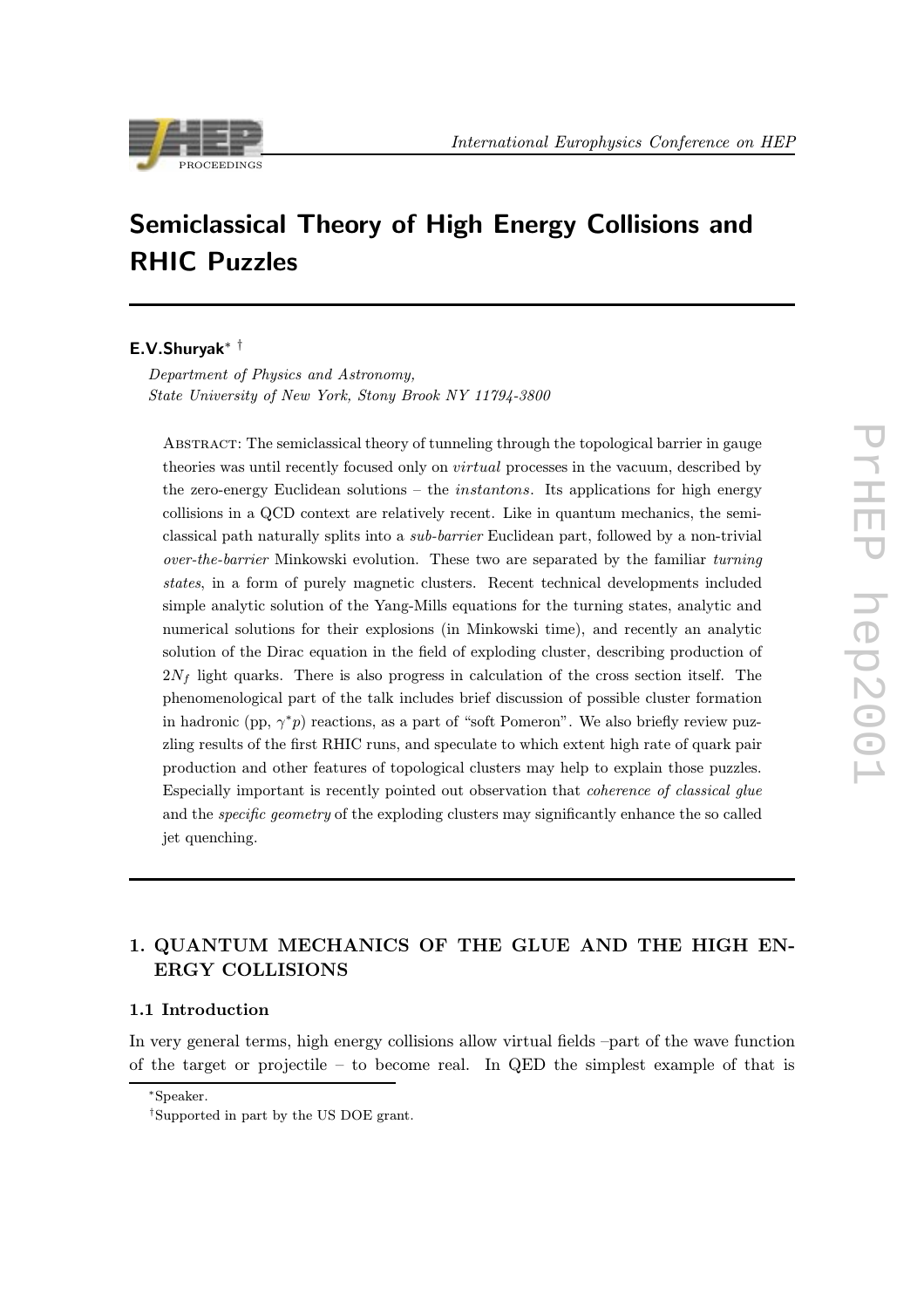<span id="page-1-0"></span>Weizsacker-Williams approximation, describing how boosted virtual Coulomb field may become real photons. In pQCD the so called Lipatov vertex play the same role, describing how virtual gluon becomes real (on-shell) ones: it is the basis of celebrated BFKL hard Pomeron.

Similar phenomena takes place non-perturbatively. The virtual fields in hadrons and in the vacuum itself, if promptly excited by a collisions, produce certain real objects. Sudden excitation of the part of vacuum wave function under the barrier also produces certain real objects<sup>1</sup>: those are states on the barrier. Surprisingly, only recently they have been studied in QCD [1, 2].

So, promptly excited glue is *not* really several gluons: it should appear first as gluomagnetic *topological clusters* of well defined structure. The main idea is very simple: there is no tim[e](#page-10-0) t[o](#page-10-0) change topology. It, by itself, originates from two major sources: studies of the non-perturbative tunneling phenomena in the QCD vacuum [3], and insights obtained a decade ago in the discussion of high energy collisions in electroweak theory [4]. Recent development [1, 2, 5] has been very rapid: obviously full presentation of these results at technical level is done elsewhere and here I only try to present an e[m](#page-10-0)erging physical picture. More details and applicatio[ns](#page-10-0) to heavy ion collisions (event-by-event fluctuations and  $J/\psi$ suppression) [ca](#page-10-0)n [be f](#page-10-0)ound in my preprint [6].

### 1.2 Topological coordinates, tunneling paths and the turning states

Schematically YM quantized field can be [v](#page-10-0)iewed as many coupled non-linear oscillators with simple potential of the type  $\vec{B}^2 \sim O(A^2) + O(A^3) + O(A^4)$ , with coordinates being the potentials  $A_m^a$ , a=1-3 (since we will limit ourselves to SU(2)) and m=1-3. In the  $A_0 = 0$ gauge  $\frac{d\vec{A}}{dt} = \vec{E}$  and the electric part of the energy is identified as the kinetic term.

One combination of fields, the Chern-Simons number, have certain topological properties

$$
N_{CS} = \int d^3x K_0, \quad K_{\mu} = -\frac{1}{32\pi^2} \epsilon^{\mu\nu\rho\sigma} (\mathcal{G}^a_{\nu\rho} \mathcal{A}^a_{\sigma} - \frac{g}{3} \epsilon^{abc} \mathcal{A}^a_{\nu} \mathcal{A}^b_{\rho} \mathcal{A}^c_{\sigma}) \tag{1.1}
$$

The potential energy of Yang-Mills field versus this topological coordinate  $N_{CS}$  is schematically shown in Fig.1 It is periodic, with zeros at all integer points: those are "classical vacua", with zero field strengths but non-zero (and topologically distinct)  $A_m^a$ .

In vacuum the tunneling paths –  $instantons$  – start at one minimum of the potential and end up in anot[he](#page-2-0)r, with zero energy. In high energy collisions a sudden localization of all quantum coordinates happens, including the topological one. The system suddenly finds itself at or above the barrier (see the dashed line (a) in Fig.1). Another possibility (shown by the dashed line (b) in Fig.1) is that a system at the collision moment is not under barrier, but becomes able to tunnel through it after it gets excited enough.

Whichever way the system is d[ri](#page-2-0)ven, it emerges out of the barrier via what we call "a turning state", a relative of the sphale[ro](#page-2-0)n<sup>2</sup> solution of electroweak theory. This is a point

<sup>&</sup>lt;sup>1</sup>They are real in the same sense as gluons: namely at times shorter than those at which confinement sets in.

<sup>&</sup>lt;sup>2</sup> "Ready to fall" in Greek, according to Klinkhammer and Manton.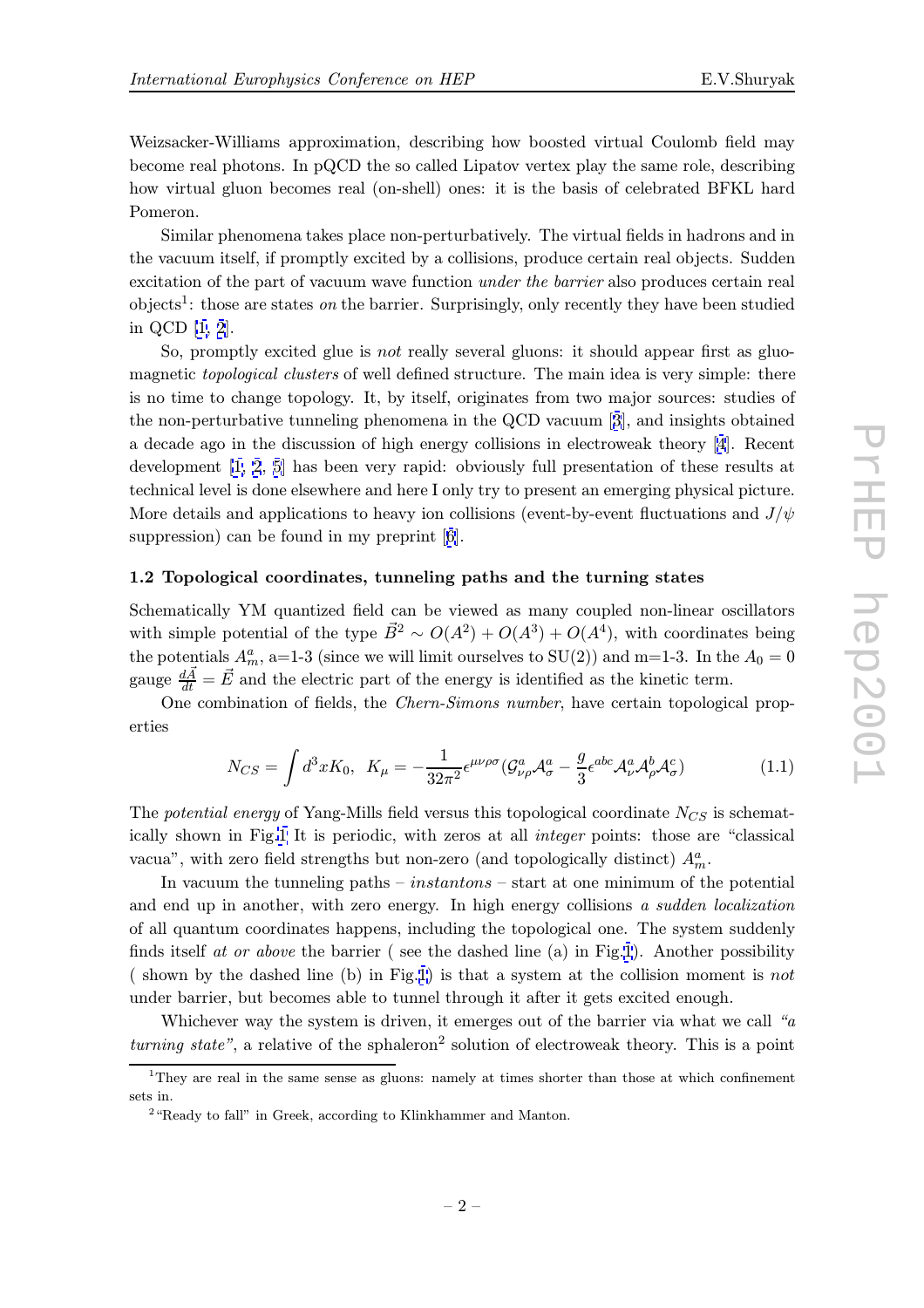<span id="page-2-0"></span>where the path crosses the barrier and the total energy is equal to the potential one. Here the potential energy is equal to the total one, with zero momentum (the electric field). This is why those objects are born into our world as pure *gluomagnetic* clusters.

From there starts the real time motion outside the barrier (shown by horizontal dotted lines): here the action is real and  $|e^{iS}| = 1$ . That means that whatever happens at this Minkowski stage has the probability 1 and cannot affect the total cross section of the process: this part is only needed for predicting the properties of the final state.



**Figure 1:** Potential energy of Yang-Mills field versus the Chern-Simons number  $N_{cs}$ .

### 1.3 Turning states as a conditional minimum

The shape of the potential and the corresponding turning states can be alternatively obtained  $[1]$  from the minimization of the potential energy of a static Yang-Mills fields, consistent with two appropriate constraints: (i) fixed value of (corrected) Chern-Simons number  $N_{CS}$  (1.1). (ii) fixed value of the r.m.s. size R. To find those one should search for the minim[um](#page-10-0) of the following functional

$$
E_{eff} = \frac{1}{2} \int B_m^2 d^3x + R(A_\mu) / \rho^2 + \kappa N_{CS}(A_\mu) R(A_\mu) = \int x^2 B_m^2 d^3x / \int B_m^2 d^3x \quad (1.2)
$$

where  $1/\rho^2$ ,  $\kappa$  are two Lagrange multipliers. Although these two terms append the YM equations and make them more complicated, an *analytical solution is found*. Skipping the details, let me only say that the energy and (corrected) Chern-Simons number are

$$
E_{stat} = 3\pi^2 (1 - \kappa^2)^2 / (g^2 \rho), \quad \tilde{N}_{CS} = \text{sign}(\kappa)(1 - |\kappa|)^2 (2 + |\kappa|)/4 \tag{1.3}
$$

Eliminating  $\kappa$ , we find the shape of the potential plotted above. The maximum – YM sphaleron – corresponds to  $\kappa = 0$ , and its energy is  $3\pi^2/(g^2 \rho)$ . If the size is determined by the mean radii of vacuum instantons  $\rho = 1/3$  fm [7], the sphaleron mass<sup>3</sup> is about 3 GeV. One can view it as a magnetic ball with field lines for gluons with 1-3 colors, rotating around x,y and z axes, respectively, while all gluon fields with colors 4-8 are absent.

### 1.4 Explosive behavior of the turning states

Solution of the classical YM equations describes what happens to these turning states after they are produced<sup>4</sup> In QCD there are no Higgs scalar and its non-zero VEVs, so

<sup>&</sup>lt;sup>3</sup>In electroweak theory this mass is about 10 TeV, so it is made of about 100 gauge bosons.

<sup>4</sup>Similar study has been made a decade ago in electroweak theory [8] for the sphaleron, where it has been found that it decays in about 51 W,Z,H: half of the energy thus goes to acceleration.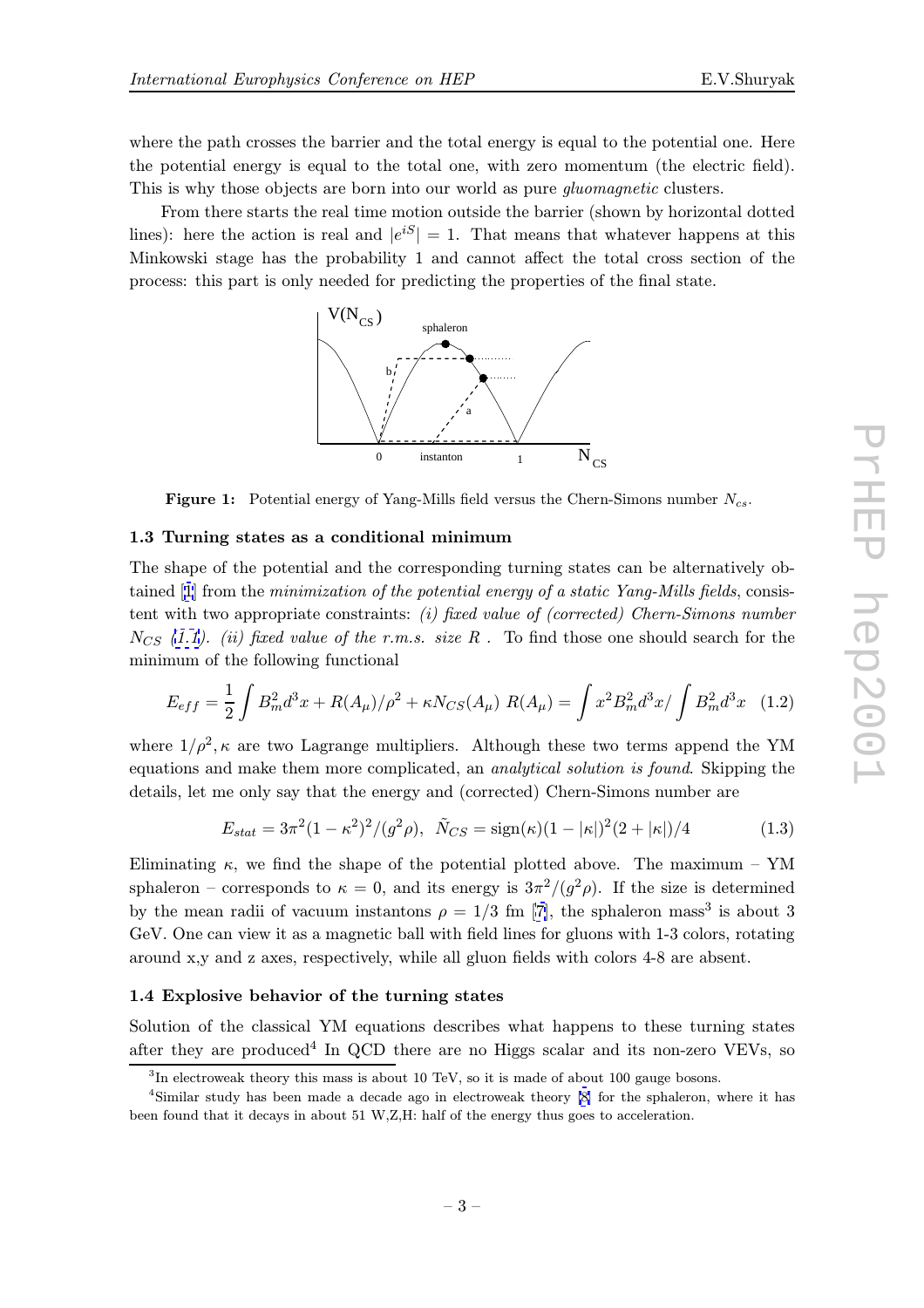gluons are massless. This makes the process even more explosive because all harmonics with different momenta move together, with the speed of light. As described in [1], the problem was solved both numerically and analytically. At large times the spherical shell has the following energy density profile

$$
4\pi r^2 e(r,t) = \frac{8\pi}{g^2 \rho^2} (1 - \kappa^2)^2 \left(\frac{\rho^2}{\rho^2 + (r - t)^2}\right)^3
$$
 (1.4)

Of course, at large times the fields becomes weak and can be decomposed into gluons: the Fourier transform of the fields provides the energy distribution of the resulting gluons. One gets about 3 gluons out of it, if the size is  $1/3$  fm. Furthermore, as shown by explicit solution of the Dirac equation [5], a pair of each light quark flavor is taken from vacuum and accelerated to the physical energies.

The way the explosive solutions of YM and Dirac eqns is found [5] closely follows what we learned in complex variable [co](#page-10-0)urses: we start with some O(4)-symmetric solutions and then make conformal off-center inversion, which brings solutions depending separately on t and r.

# 2. TOPOLOGICAL CLUSTERS IN HADRONIC COLLISIONS

### 2.1 Pomeron from instantons

A number of authors [9] have suggested that the specific behavior of the pp or the  $\gamma p$ cross sections,  $\sigma \sim s^{0.08}$  (the so called *soft pomeron*) may be related with tunneling. More specifically, a small index 0.08 is in this case proportional to the cross section of the production of topologic[al](#page-10-0) clusters. This power, as well as the Pomeron size  $\alpha' = 1/(2 \, GeV)^2$ have been evaluated and gave reasonable numbers. An interesting byproduct found was the *absence of odderon* in this theory, which is due to the  $SU(2)$  color nature of fields. As discussed at this meeting, it is in agreement with all the data including recent HERA results, but in disagreement with many models.

Semiclassical soft Pomeron can be viewed as a ladder-type diagram similar to perturbative BFKL one. The difference is that the Lipatov vertex – 2 virtual gluons into "physical" gluon – is substituted by a new vertex with a topological cluster produced instead of a gluon. As we argued above, it is the most natural excitation from under the barrier.

Let me also mention the paper [10] in which parton-model-style phenomenology of various hadronic collisions is developed. The main idea was to identify two components of the hh collisions, the color exchanges and the "color objects production", and deduce the corresponding cross sections at the pa[rton](#page-10-0)ic level. We looked at high energy  $NN$ ,  $\pi N$ ,  $\gamma N$ , and  $\gamma\gamma$  cross sections which all *increase* with energy logarithmically for  $\sqrt{s} \sim 100 \, \text{GeV}$ 

$$
\sigma_{hh'}(s) = \sigma_{hh'}(s_0) + X_{hh'} \ln(s/s_0)
$$
\n(2.1)

We identified the two components mentioned above with these two terms, respectively, and concentrated on the last (growing) terms. We studied whether some universal semi-hard parton-parton collisions can explain all known  $X_{hh'}$ . Using fitted structure functions of  $N, \pi, \gamma$  and simple scaling – each gluon can be counted as 2 quarks<sup>5</sup> – we have expressed

 ${}^{5}$ Corresponding to SU(2) Casimir scaling, appropriate for instanton-induced reactions.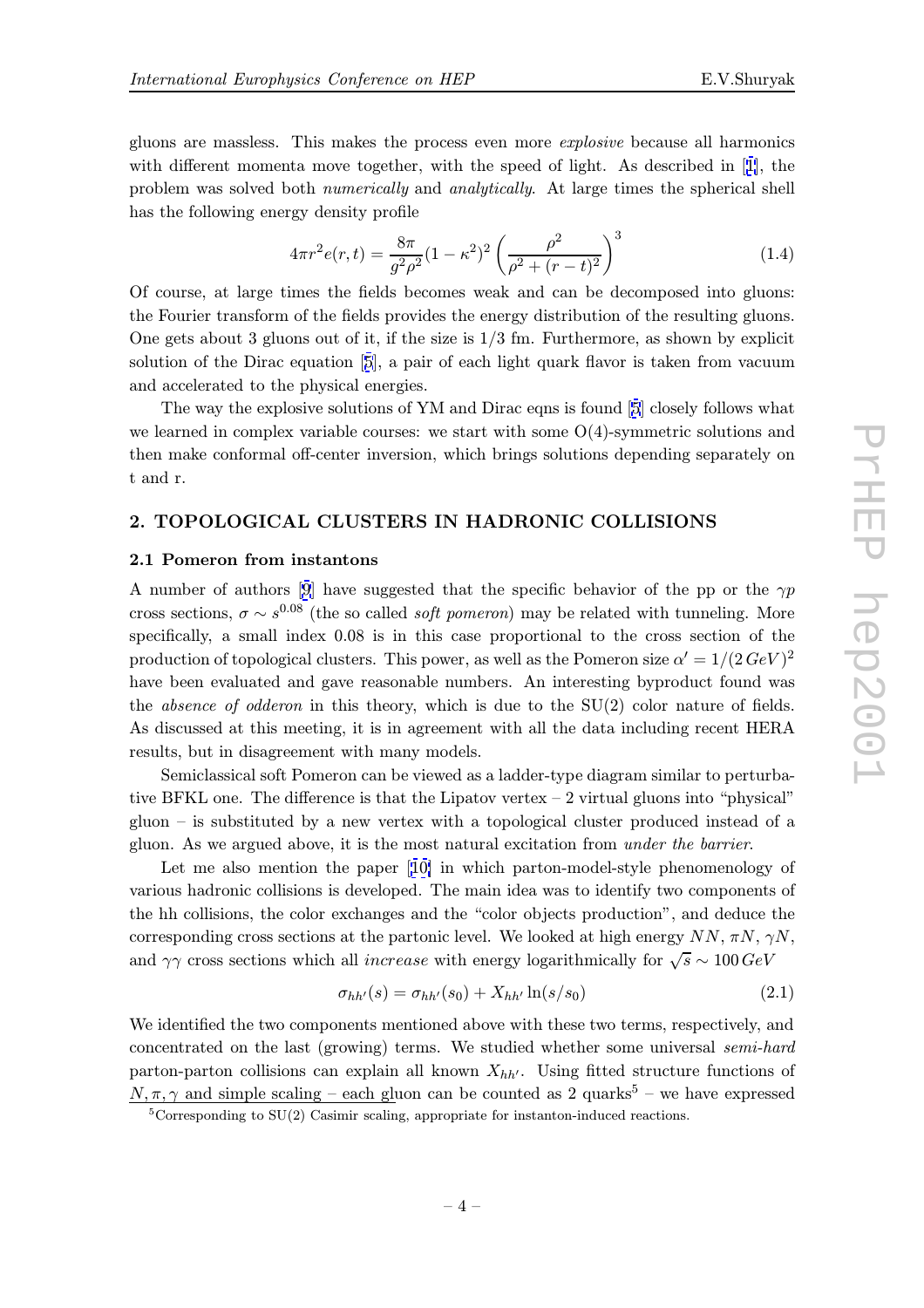all of those with only one parameter, the value of the qq cross section. With the fitted value<sup>6</sup>  $\sigma_{qq} = 1.69 \times 10^{-3} fm^2$  we got correct rising part of cross sections for 4 hadronic reactions. In [10] we have also looked at the *shadowing* corrections, of the second (growing) component by the first.

Finally, let me say that our approach is closely related with the instanton-induced effects in dee[p-i](#page-10-0)nelastic scattering [11]. Let make only two brief comment about their approach: I agree on the evaluation of the cross section but suggest that the features of the final state cannot be understood properly without inclusion of "explosive" Minkowski stage: it reduces a number of gluon[s a](#page-10-0)nd increases their energy. The second comment is that the role of quarks, their flavor/chiral structure in this process was not so far been really incorporated.

#### 2.2 Direct observation of clusters in pp?

Let us now return from the deep-inelastic to ordinary hadronic collisions. Because in those there is no large scale  $Q^2$  available, the clusters produced have the mass and size which is determined by the typical size of the instantons in the QCD vacuum. This leads to  $M \sim 3 \text{ GeV}, \rho \sim 1/3 \text{ fm}$ , as was mentioned above. What can be their patterns of hadronization be? A significant amount of clustering in pp collisions is known for a very long time. Unfortunately, these clusters have not been studied and identified long ago. They may be related with clusters we argue about.

There are however additional complications. When a topological cluster is produced in hadronic collisions, as a colored object it is still connected by the QCD strings to some receding partons, and thus can only appear on top of some debris of the usual string fragmentation. It can be in principle be located from correlation measurements, but it is difficult to do.

One may therefore think about the so called double-diffractive (or Pomeron-Pomeron) processes in which colorless clusters are produced. Theoretically, the same diluteness parameter explains relative smallness of 3- and 4-Pomeron vertices known phenomenologically since 1970's. Experimentally let me mention one recent paper including such analysis of old data [12] in which one indeed see that such collisions indeed result in clusters of few GeV mass. Also intriguing is the fact that clusters with mass up to  $5 \text{ GeV}$  decay isotropically in their rest frame. Unfortunately, the UA2 detector used was just a simple calorimeter, and [we d](#page-10-0)o not know anything about the structure of these clusters. RHIC detectors and especially STAR can do a lot in the pp mode, to clarify these long-standing problems.

Are there specific hadronic final states into which the outgoing quarks and gluons from the topological clusters should be projected? One may think those are glueballs, the scalar and pseudoscalar one: the best modes to look for those are  $K + K -$  and  $K_s K^{\pm} \pi^{\mp}$ , respectively. The observed decrease of HBT correlation strength with rising multiplicity in pp collisions [13] can be related with large fraction of  $\eta', \eta, K_s$  long-lived sources of pions, associated with instanton-induced production.

<sup>&</sup>lt;sup>6</sup>Note that simple parametric estimate for this cross section, namely  $\pi \rho^2 n_{inst} \rho^4$  gives the right magnitude.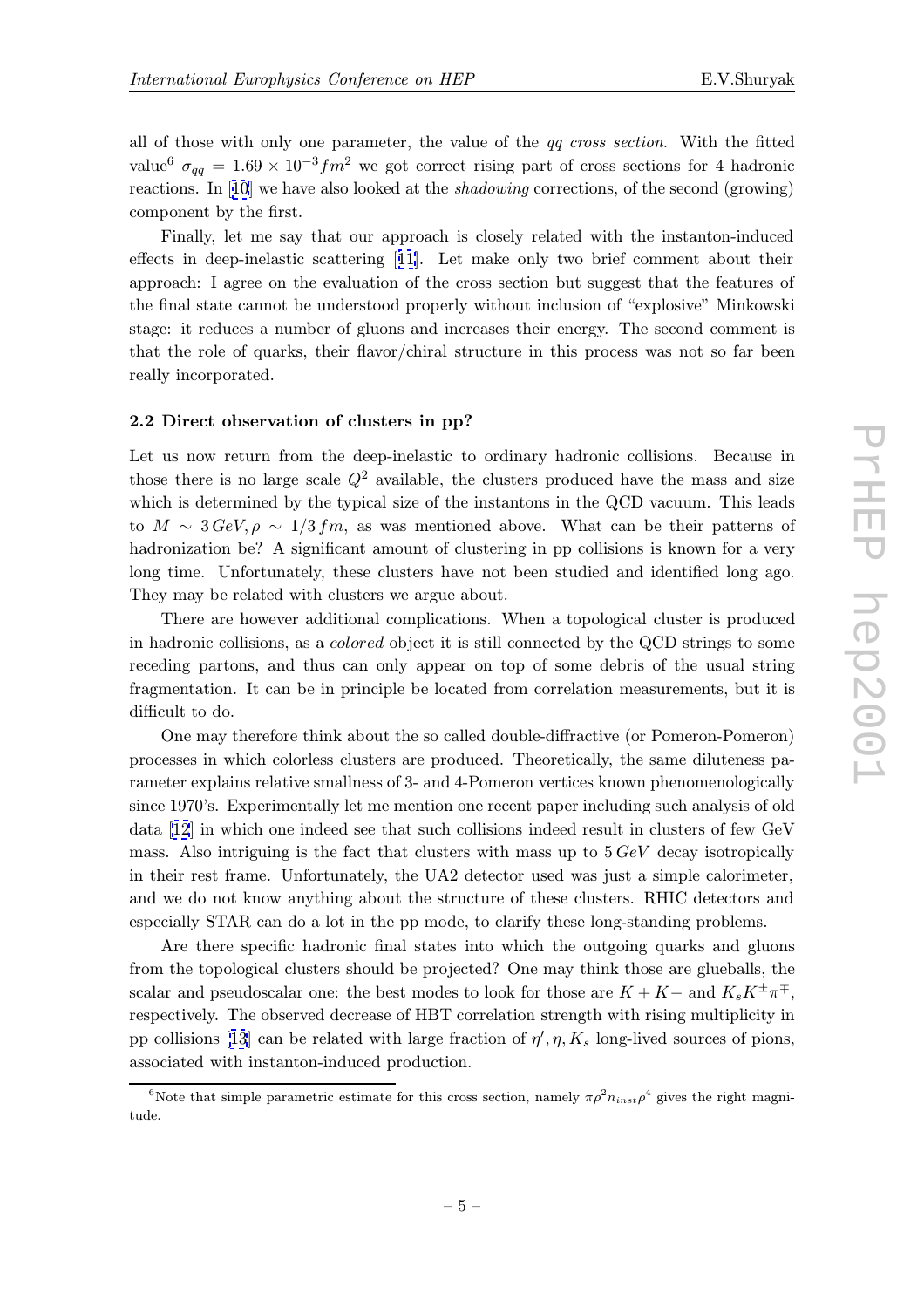# 3. RHIC PUZZLES AND THE SEMICLASSICAL THEORY

### 3.1 The main puzzles

Before RHIC data the following competing views on early stage dynamics were discussed (i) QCD strings (RQMD,URQMD); (ii) mini-jet models (HIJING); (iii) rapid QGP equilibration (hydro and statistical models). Both (i) and (ii) predicted for RHIC smaller elliptic flow compared to SPS/AGS, while (iii) predicted it to be *increased* by about factor 2, due to stronger QGP push. The very first RHIC data from STAR collaboration had confirmed the explosive scenario (iii) and killed two others.

In fact both radial and elliptic collective flows are very well reproduced by ideal hydrodynamics [14], with the equation of state close to that derived from the lattice. Somewhat unexpectedly, it also describes well the tails of particle spectra at  $p_t \sim 2 \text{GeV}$ , including the crossing of proton and pion spectra in this region. In a different words, the viscosity of matter [was](#page-10-0) evaluated from deviations from hydro, and it turns out very small.

This implies that QGP is produced promptly enough, at time  $\sim 1/2 fm/c$ . How that happens is the first RHIC puzzle.

The second RHIC puzzle is that of very strong jet quenching, combined with large azimuthal asymmetry and large baryon fraction of particles at large  $p_t$ . The expected (and measured in pp or peripheral AA) spectrum of hard jets from parton processes is suppressed in central AA collisions by a significant factor. The measured values of azimuthal asymmetry v2 at large  $p_t > 2 \text{ GeV}$  exceeds even the strong quenching geometrical limit [15]. If one triggers on a high- $p_t$  hadron, one finds nice co-moving jet fragments, but the backward compensating jet is only seen in pp and peripheral AuAu, but not in more central bins. This rather directly confirms that the almond is black and strong jet quenching is a [rea](#page-10-0)lity.

### 3.2 Theory Overview

So, why is equilibration so rapid, and nuclei are so black even for high- $p_t$  jets?

Re-scattering of gluons with momenta about 1-2 GeV (later called "mini-jets") have been considered already in [16], and the parton cascade model by Geiger and Muller [17] have added "branching" of virtual partons, or bremsstrahlung. Recent development [18] included Landau-Pomeranchuck-Migdal effect and other refinements: although perturbative equilibration was still [fou](#page-10-0)nd possible, its rate is suppressed by calculable power[s of](#page-10-0) small coupling constant. Large potential contribution of pQCD processes 2-to-n has b[een](#page-10-0) discussed in [19]: but summing of all diagrams does not seem possible and the results seem to be simply growing<sup>7</sup> with n. Now we definitely know that extrapolation of pQCD to momenta  $Q \sim 1 \text{ GeV}$  fails miserably<sup>8</sup>. Probably it has to be so, because both at  $Q \gg 1 \text{ GeV}$  $(pQCD)$  $(pQCD)$  $(pQCD)$  and  $Q \ll 1$  GeV (pion Lagrangians) strong interaction is weak, and we also know it

<sup>7</sup>This would not be the case in the semiclassical theory, where n is always of the order of the action of the classical paths used.

 ${}^{8}$ In [20] it is nicely quantified by how much pQCD-based scenario with 1-2 GeV cutoff misses what is needed: in order to reproduce elliptic flow by a parton cascade the product of the *gluon density times the* cross section should be increased by a factor of about 80 relative to HIJING.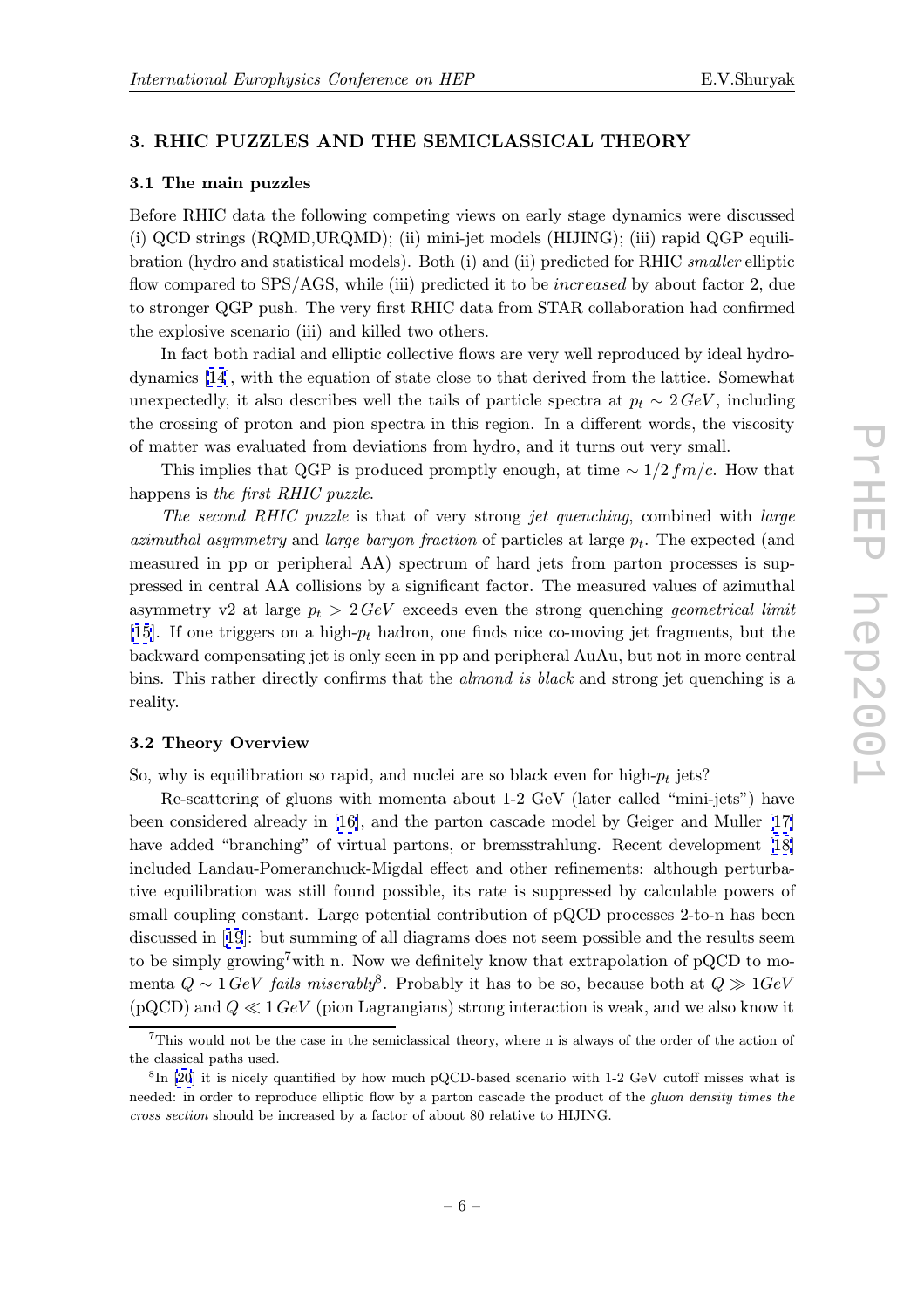A completely new direction is now being developed using AdS/CFT correspondence, which potentially provides a window into QGP in a *strong coupling limit*. Let me mention only one paper of the kind [21], focused on viscosity at high T. It was found there that although in weak coupling the relaxation time  $\tau \sim 1/(g^2 N)^2 log(1/g^2 N)T$ , in strong coupling it is simply  $\sim 1/T$ . If so, hydrodynamics becomes justified, but not the parton cascades.

Although HERA data o[n d](#page-10-0)eep inelastic scattering can still be described by the DGLAP evolution, it is not the only possible explanation: the *saturation-based* models have created very good fits to data and vast theoretical literature. It has been argued [22] that random classical glue, or Color Glass Condensate (CGC) can be a better description at sufficiently small x.

In this language the point we would like to make now is that a signifi[can](#page-11-0)t part of this classical glue may be non-random but highly structured, with intrinsic topology related to tunneling. A big difference between these kinds of classical glue is due to  $\vec{E}\vec{B}$  combination so important for anomaly and quark pair production: the random glue practically does not have it while the topological clusters creates<sup>9</sup>  $\bar{u}u\bar{d}d\bar{s}s$  [5]. If the random glue has the multiplication coefficient (ratio of final-to-initial quanta) of around 0.5 (as shown in [23] and also in our sphaleron explosion solution in pure YM), in QCD with light quarks the topological leads to about 3 quarks plus 6 fermions, with [th](#page-10-0)e multiplication coefficient of about 3. It helps to solve the entropy production puzzle.

### 4. Topological clusters in heavy ion collisions

### 4.1 Why heavy ion collisions are more promising than pp?

In the QCD vacuum the non-perturbative effects operate at "semi-hard" or "substructure scale"  $Q^2 \sim 1 - 2 \text{ GeV}^2$ , which is both the lower boundary of pQCD as well as the upper boundary of low energy effective approaches (like Nambu-Jona-Lasinio or Chiral Lagrangians). Quite different pQCD cutoff is however expected for heavy ion collisions. As argued over the years (see e.g. [16]) the final state is in a Quark-Gluon Plasma phase of QCD. It is qualitatively different from the QCD vacuum: there is no confinement or chiral symmetry breaking. Therefore in QGP the cut-off is determined by a plasma-like screening, e.g. a gluon effective ma[ss i](#page-10-0)s [16]  $M_g^2 = \frac{g^2 T^2}{2} (\frac{N_c}{3} + \frac{N_f}{6})$ . Although it grows with T, in the window  $T = (1-3)T_c$  it is actually *smaller* than the pQCD cutoff in vacuum. Lattice thermodynamics data support it, and fitted quasi-particle masses (see e .g. [24]) are  $M_T^g \approx .4 \text{ GeV}$ ,  $M_T^q \approx .3 \text{ GeV}$  The sc[hem](#page-10-0)atic picture of scale development with time is shown in Figure 2. Such non-monotonous behavior of the pQCD cutoff implies that we can describe gluons (quarks) originating from exploding non-perturbative objects by clas[sica](#page-11-0)l Yang-Mills (Dirac) eqs with better confidence, provided those go into QGP in this window of parameters.

<sup>9</sup>In a way, those are simply materialized quarks from the vacuum chiral condensate.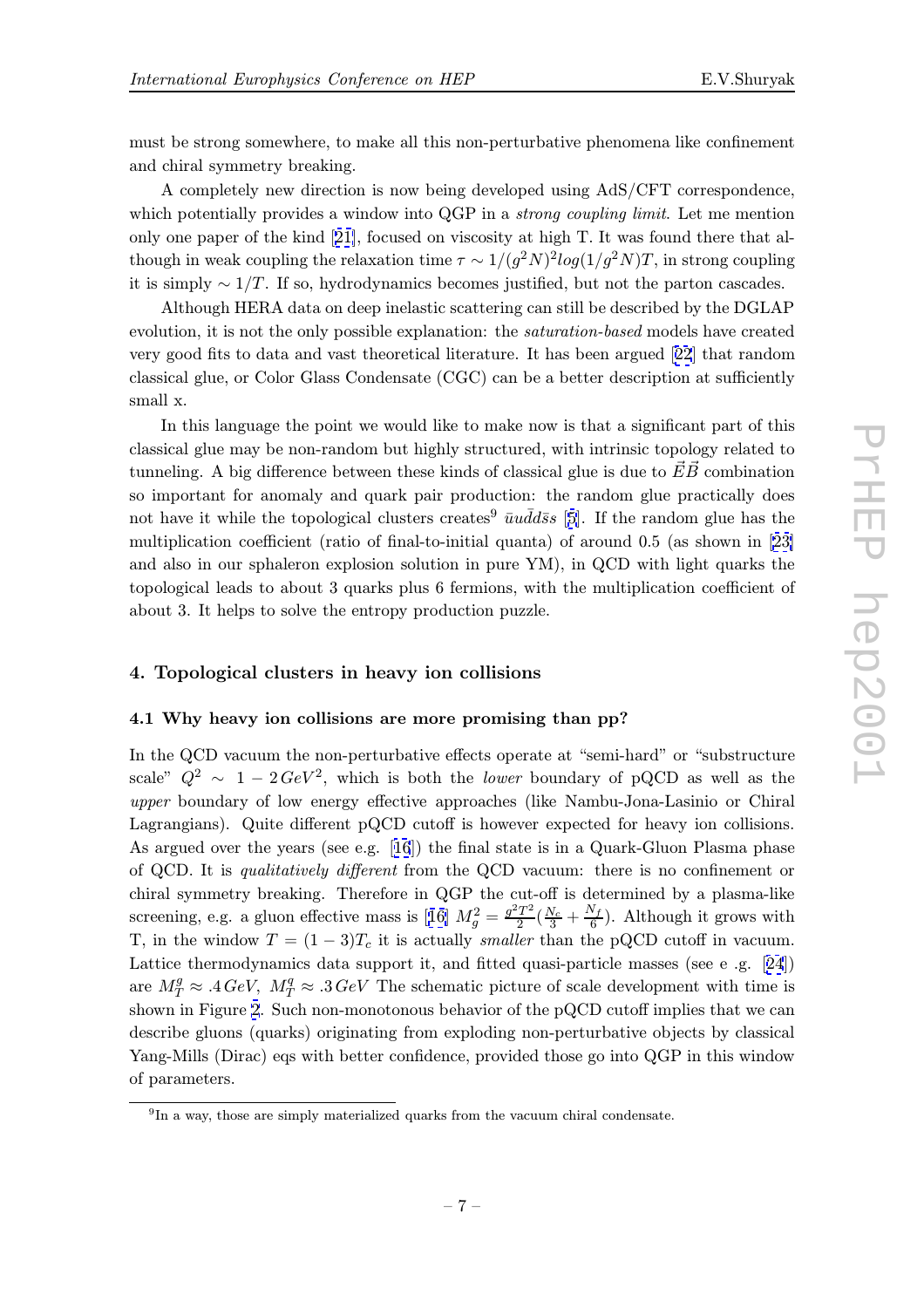

Figure 2: Schematic cut-off variation during time evolution of the system.

#### 4.2 How many topological clusters are there in Heavy Ion Collisions ?

To find the semiclassical description for this process was known in 1990's as the so called holy grail problem. Three methods toward its solution have been proposed:

 $(i)$ Unitarization of the multi-gluon amplitude when it becomes strong was first suggested by Zakharov and worked out by Shifman and Maggiore [4]. Basically one can treat a sphaleron as a resonance.

 $(i)$ Landau method with singular instantons was applied by Diakonov and Petrov [4] (following some earlier works which are cited there) who were [a](#page-10-0)ble to find the opposite limit of high energies. It follows from the comparison of the two limits, that the peak is indeed v[er](#page-10-0)y close to the sphaleron mass, and the cross section is very close to be *first order* in instanton diluteness.

(iii)Classical solution on the complex time plane [25] is another possible direction, in which a zig-zag shaped path in complex time includes classical evolution and tunneling in one common solution.

There is progress along all those lines, especially [the](#page-11-0) second one. As shown in [2], the turning states at different collision energies seem to be all sphalerons with the rescaled size. Also, the cross section look like a resonance, with a resemblance of Breit-Wigner peak.

As the calculation of the cross section from first principles is still not available, [on](#page-10-0)e has to use some phenomenological model. In [10] we estimated an upper limit for the number of sphaleron-type clusters produced from excited instantons in heavy ion collisions, ignoring shadowing and similar effects. For central AuAu and the value for the effective quarkquark-cluster cross section fitted to ha[dro](#page-10-0)n-hadron data (see subsection above) we got about  $\approx 400$  clusters. With 3 gluons plus 6 quarks per cluster, it will lead to 3600 partons, or the entropy comparable to the total one produced. Presumably the realistic number is a factor 2-3 lower; but in any case it is not a small effect.

# 5. **Jeho Quenching**

#### 5.1 Radiation in Various settings

The basic new idea (which we propose to explain why jet quenching is so strong) is that during the first  $fm/c$  the glue is a strong coherent field rather than a set of incoherent partons. We will below refer to this type of radiation as synchrotron-like. Strong external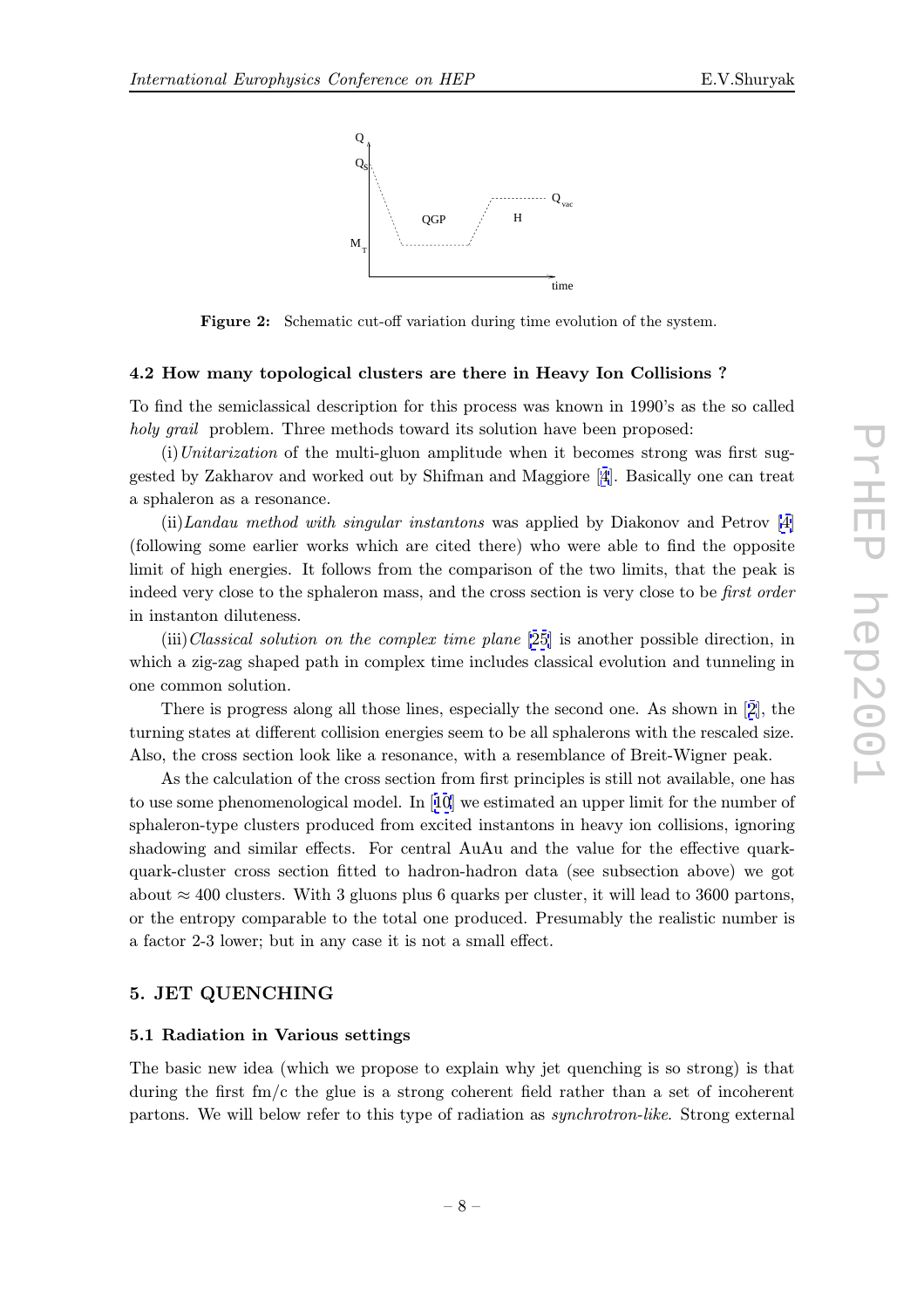field problem requires knowledge of the exact trajectories (classically) or exact propagators (quantum mechanically). In QED synchrotron radiation usually takes place within a magnet as illustrated in Fig. 3a. The classical trajectory includes the circular bending between the incoming and outgoing straight lines, and the radiation is emitted tangent to the arc length. Photons move on straight lines since in QED they are not affected by the external magnetic field.

Another interesting case of classical synchrotron-like radiation is that of an ultrarelativistic rotating charge in a strong gravitational field such as the one encountered near the horizon of a black-hole [26]. In this case, both the charge and the photon are gravitationally deflected as illustrated in Fig. 3b. The result is a significant reduction of the radiation loss: the total radiation yield is reduced by a factor of  $\gamma^2$  in comparison to the yield from standard synchrotron r[adia](#page-11-0)tion for the same curvature. Also, the radiation length for each particular direction is actually the entire circle, not just an arc length of order  $1/\gamma$  as in the magnet.

In [27] we considered an ultrarelativistic charge in QCD (parton, quark, gluon) going through a constant chromomagnetic field as illustrated in Fig. 3c. The motion of the initial charge and the ensuing radiation are both strongly affected by the chromomagnetic field. [More](#page-11-0)over, the radiated gluons carry different charges and therefore move in different directions: some gluons however may be uncharged in respect to the field due to commuting color charges and behave as photons. The QCD chromomagnetic field resolves both momentum and color thereby acting as a double (squared) Newtonian prism.



Figure 3: Schematic representation of synchrotron-like radiation in three cases: (a) in a magnetic field; (b) in a gravitational field (rotating charge around a black hole); (c) in a chromomagnetic field.

In [27] we estimated the QCD synchrotron radiation in a constant and Abelian-like chromomagnetic field. We derived the exact classical and first quantum correction in the regime  $\omega/E < 1$ , and provided an approximate expression for all frequencies  $\omega$ . The proble[m of](#page-11-0) quantum synchrotron radiation in QED was addressed in a fundamental way by Schwinger [28] using the mass operator formalism, and we extended his approach to the quantum synchrotron radiation in QCD.

For simplicity, we consider QCD synchrotron radiation in a constant and homogeneous chromomagne[tic](#page-11-0) field  $G_{\mu\nu}^a(x) = \delta^{a8} G_{\mu\nu}$  where the abelian field strength corresponds to a constant magnetic field in the 3-direction,  $G_{12} = -G_{21} = H$ . With our choice of the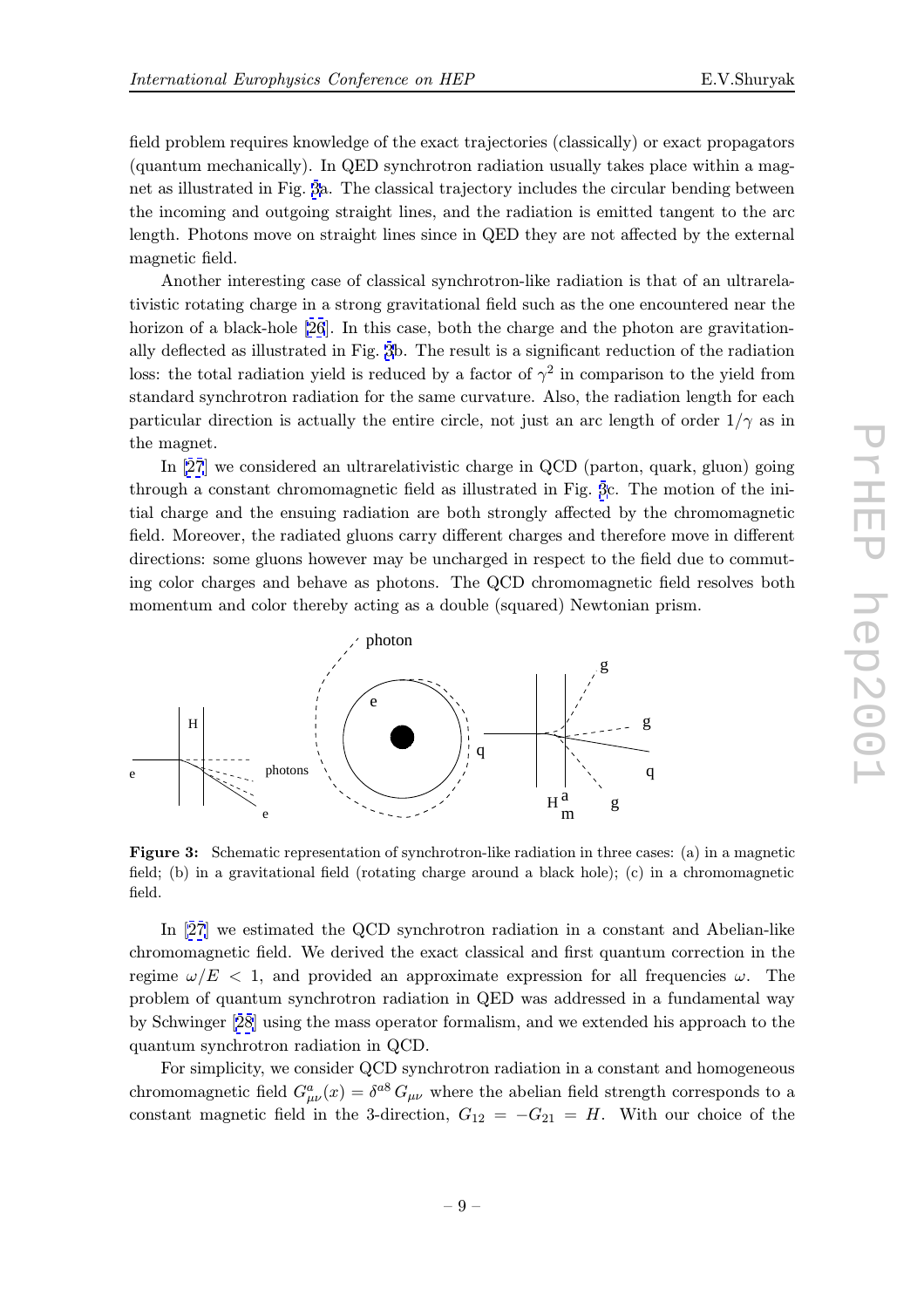chromomagnetic background along the 8th color direction, the quarks and gluons can be diagonalized. There is difference for  $A = 4, 5, 6, 7$  and  $g_A = 0$  for  $A = 1, 2, 3, 8$ : the second case is basically QED-like. Quantum synchrotron radiation will be sought for quarks and gluons interacting to all orders in H but to leading order in  $\alpha = g^2/4\pi$  between the quantized fields. We obtain the chromomagnetic synchrotron emission by a scalar quark in the classical limit

$$
\mathbf{P}_{aa}(\omega) = -\frac{\alpha}{\pi} (T^A)_{ab} (T^A)_{ba} \omega \operatorname{Im} \int_{0-i0}^{\infty - i0} \frac{d\tau}{\tau} \frac{e^{-i(E\omega_A)^2 \tau^3/(24\omega)}}{\cos(E\omega_A \tau/(2\omega))} \times (\frac{m^2}{E^2} + \frac{1}{2} \omega_b^2 \tau^2) e^{-i\omega(\frac{m^2 \tau}{2E^2} + \frac{\omega_b^2 \tau^3}{24})}
$$
(5.1)

where in (5.1) the  $H = 0$  subtraction is not explicitly shown but implied. The quark synchrotron and gluon rescaled frequencies are  $\omega_a = e_a H/E$  and  $\omega_A = g_A H/E$  respectively.

Before we discuss results, let us comment the integrand of (5.1). The last exponent is due to charge curving, and is the same as in QED. It provides a rapidly oscillating phase at large  $\omega$  and a corresponding cutoff. The first exponent in the integrand of (5.1) is new. It stems from the gluon rotation in the chromomagnetic field.

### 5.2 Applications to heavy ion collisions

We cannot go into history of jet quenching here, or compare our results with others. Using the CGC numbers from lattice simulaion [23], we estimated the relative energy loss of a quark by synchrotron radiation in a time  $\tau_{\text{CGC}} \sim 1/2fm/c$  to be

$$
\frac{\Delta E_{\text{CGC}}}{E} \approx 0.3 \left( \frac{H}{1 \,\text{GeV}^2} \right)^{2/3} \left( \frac{\Delta \tau_{\text{CGC}}}{0.5 \, fm} \right) \left( \frac{1 \,\text{GeV}}{E} \right)^{1/3} \,. \tag{5.2}
$$

The gluon loss is about twice the quark loss.

Now we proceed to topological clusters. We recall that upon release in Minkowski space, the sphaleron state explodes into thin shell: so field inhomogeneity provides another enhancement factor as compared to CGC, on top of coherence enhancement. At large time  $t \gg \rho$  the corresponding gauge field is purely transverse, with equal chromoelectric and chromomagnetic fields and  $\sqrt{H} \sim \left(\frac{2M_S}{\rho^3}\right)^{1/4} \sim 1$  GeV .. The optimal time is  $2-3\rho \sim$ .7 – 1  $fm/c$  when shells form a foam-like structure. Our estimated quark energy loss is

$$
\frac{\Delta E}{E} \sim 0.21 \left( \frac{H}{0.2 \,\text{GeV}^2} \right)^{2/3} \left( \frac{1 \,\text{GeV}}{E} \right)^{1/3} \,. \tag{5.3}
$$

The gluon loss scales with the pertinent color Casimir and is again about twice larger. Both CGC and foam-like stage of cluster explosion provides significant jet quenching, comparable to what is needed to explain jet quenching by roughly one order of magnitude. It is also important that the radiated glue is emitted at large angles and cannot be recovered experimentally: this is in contrast to bremmstrahlung due to multiple small angle scattering, when radiation is emitted at small angles. We also comment that it is more important to evaluate the escape probability with no or little radiation, rather than the average loss: we hope this mechanism is very effective in this respect as well.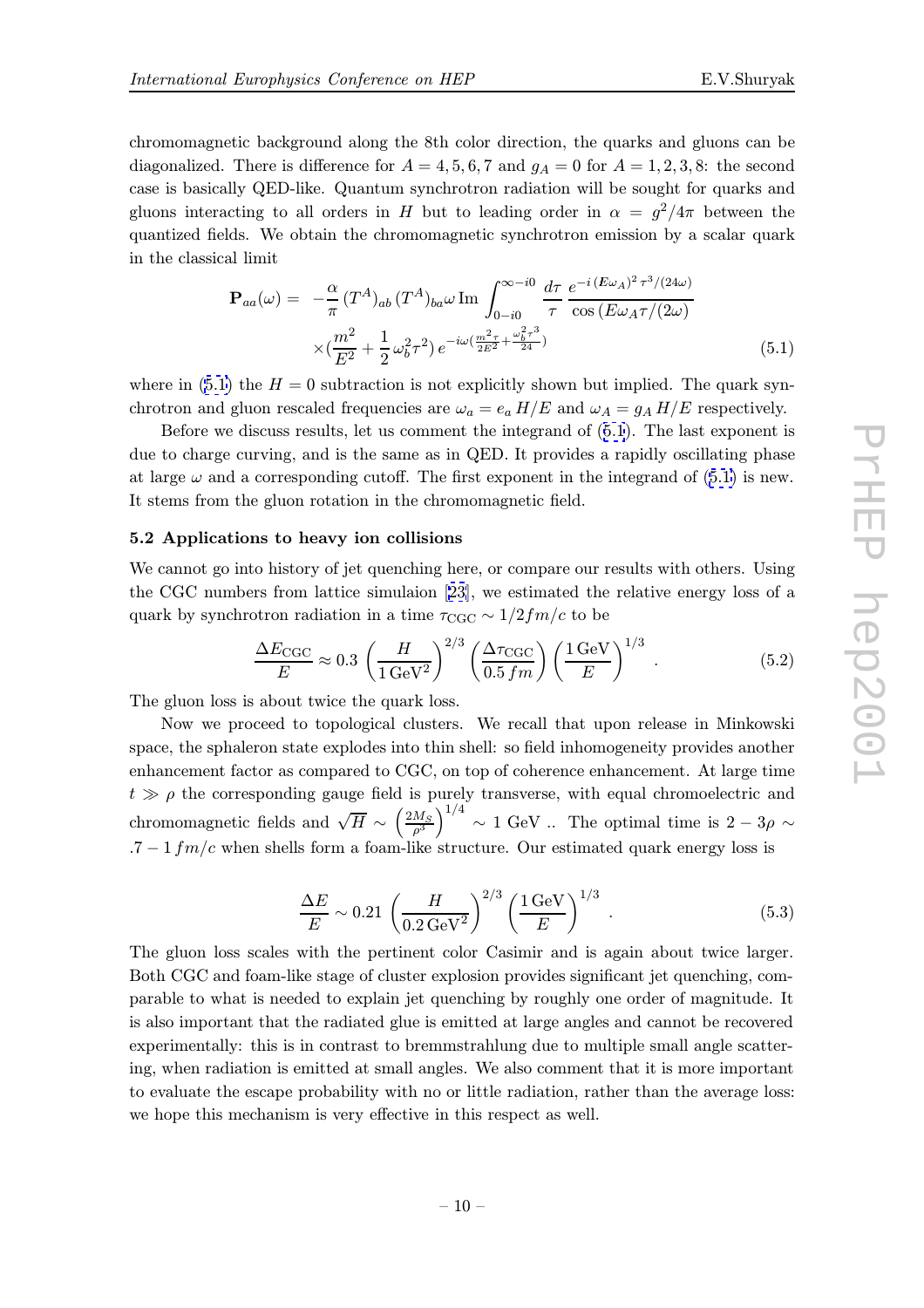### <span id="page-10-0"></span>References

- [1] D. M. Ostrovsky, G. W. Carter and E. V. Shuryak, hep-ph/0204224.
- [2] R. A. Janik, E. Shuryak and I. Zahed, "Prompt multi-gluon production in high energy collisions from singular Yang-Mills solutions," hep-ph/0206005.
- [3] T. Schafer and E. V. Shuryak, Rev. Mod. Phys. 70, 323 (1998) [hep-ph/9610451].
- [4] A.Ringwald, Nucl.Phys. B330 (1990) 1, O.Espinosa, Nucl.Phys. B343 (1990) 310; V.V. Khoze, A. Ringwald, Phys.Lett. B259:106-112, 1991 V.I.Zakharov, Nucl.Phys. B353 (1991) 683: M.Maggiore and M.Shifman, Phys.Rev.D46:3550-3564,1992 D. Diakonov and V. Petrov, Phys. Rev. D 50, 266 (1994) [hep-ph/9307356].
- [5] E. Shuryak and I. Zahed, "Prompt quark production by exploding sphalerons," hep-ph/0206022.
- [6] E. Shuryak, hep-ph/0205031.
- [7] E. V. Shuryak, Nucl. Phys. B 203, 93 (1982).
- [8] J. Zadrozny, Phys. Lett. B 284, 88 (1992). M. Hellmund and J. Kripfganz, Nucl. Phys. B 373, 749 (1992).
- [9] D. E. Kharzeev, Y. V. Kovchegov and E. Levin, Nucl. Phys. A 690, 621 (2001) [hep-ph/0007182]. M. A. Nowak, E. V. Shuryak and I. Zahed, Phys. Rev. D 64, 034008 (2001) [hep-ph/0012232].
- [10] G. W. Carter, D. M. Ostrovsky and E. V. Shuryak, Phys. Rev. D 65, 074034 (2002) [hep-ph/0112036].
- [11] A.Ringwald, the talk at this conference.
- [12] A.Brandt et al (UA8), hep-ex/0205037.
- [13] B. Buschbeck, H. C. Eggers and P. Lipa, Phys. Lett. B 481, 187 (2000) [arXiv:hep-ex/0003029].
- [14] D. Teaney, J. Lauret and E. V. Shuryak, Phys. Rev. Lett. 86,ace-str 4783 (2001) [arXiv:nucl-th/0011058], nucl-th/0110037. P. F. Kolb, P. Huovinen, U. W. Heinz and H. Heiselberg, Phys. Lett. B 500, 232 (2001) [hep-ph/0012137]. P. Huovinen, P. F. Kolb, U. W. Heinz, P. V. Ruuskanen and S. A. Voloshin, Phys. Lett. B 503, 58 (2001) [hep-ph/0101136].
- [15] E. V. Shuryak, nucl-th/0112042
- [16] E. V. Shuryak, Phys. Lett. B 78, 150 (1978) Sov. J. Nucl. Phys. 28, 408.1978 YAFIA,28,796 (1978). Phys. Rept. 61, 71 (1980).
- [17] K. Geiger and B. Muller, Nucl. Phys. A 544, 467C (1992).
- [18] R. Baier, A. H. Mueller, D. Schiff and D. T. Son, Phys. Lett. B 502, 51 (2001) [hep-ph/0009237]. hep-ph/0204211.
- [19] L. Xiong and E. Shuryak, Nucl. Phys. A590, 589C (1995).
- [20] D. Molnar and M. Gyulassy, Nucl. Phys. A 697, 495 (2002) [nucl-th/0104073].
- [21] G. Policastro, D. T. Son and A. O. Starinets, Phys. Rev. Lett. 87, 081601 (2001) [hep-th/0104066].